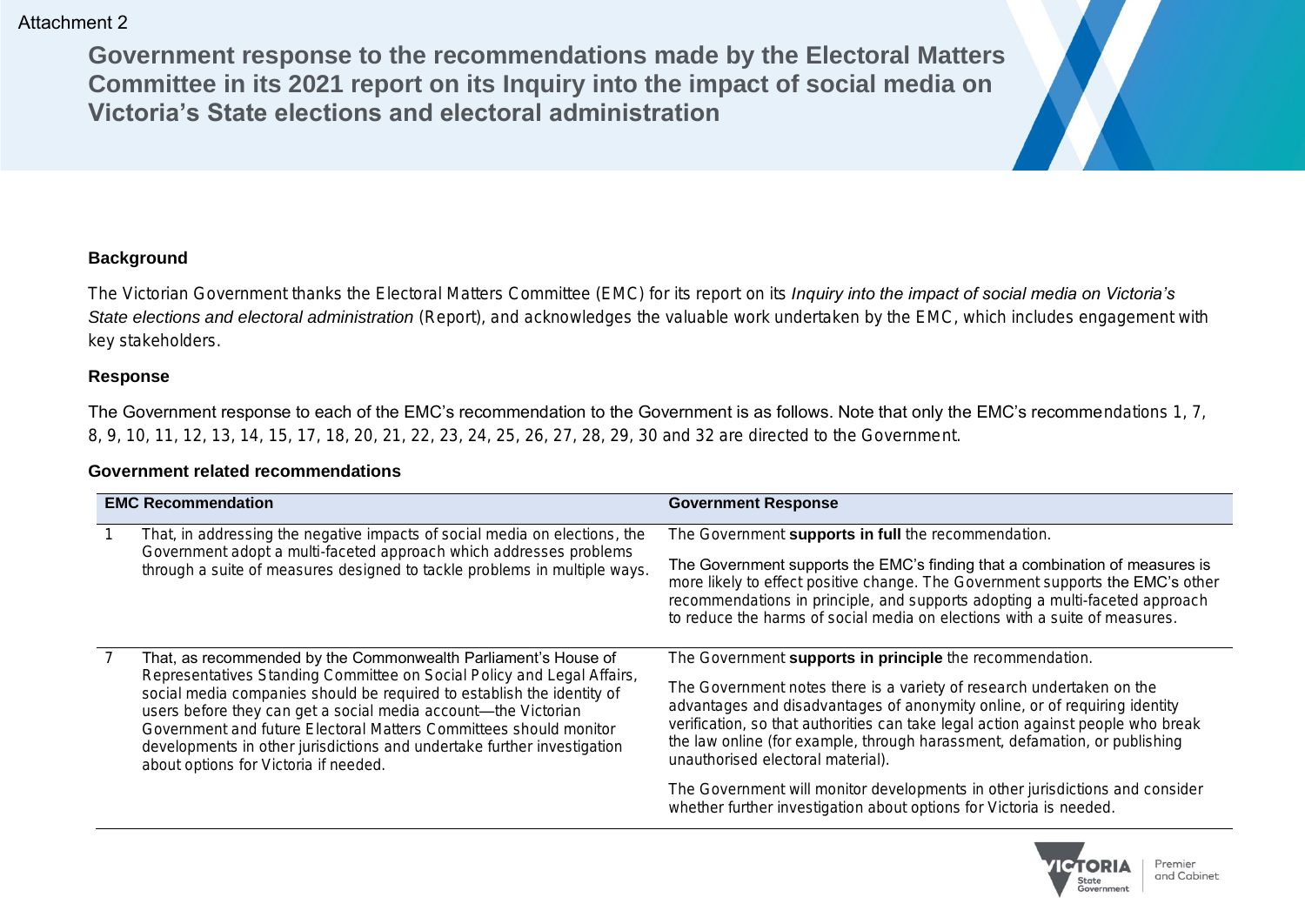

|    | <b>EMC Recommendation</b>                                                                                                                                                                                                                                                                                                                                                                                                                 | <b>Government Response</b>                                                                                                                                                                                                                                            |
|----|-------------------------------------------------------------------------------------------------------------------------------------------------------------------------------------------------------------------------------------------------------------------------------------------------------------------------------------------------------------------------------------------------------------------------------------------|-----------------------------------------------------------------------------------------------------------------------------------------------------------------------------------------------------------------------------------------------------------------------|
|    |                                                                                                                                                                                                                                                                                                                                                                                                                                           | The Victorian Government will also monitor the Commonwealth Government's<br>proposed Social Media (Anti-Trolling) Bill 2022 as it will provide for online<br>commenter's details to be disclosed with consent or when required via a court<br>order.                  |
| 8  | That the Government provide funding for detailed research into the impact                                                                                                                                                                                                                                                                                                                                                                 | The Government supports in principle the recommendation.                                                                                                                                                                                                              |
|    | of social media on elections in Victoria and/or Australia. This should<br>include a focus on the effects of advertising, efforts to amplify messages<br>through other means (such as bots, fake accounts and high intensity<br>accounts) and the behaviour of users. It should also consider the effects<br>of the way platforms are designed and the impact of platform algorithms<br>and employee decisions influencing what users see. | The Government notes the importance for policy makers to have an accurate<br>understanding of the Victorian electoral environment on social media that is<br>informed by research.                                                                                    |
|    |                                                                                                                                                                                                                                                                                                                                                                                                                                           | The Government will consult with other Australian jurisdictions to understand<br>whether similar work or research has already been undertaken. Consideration of<br>funding for this reform will be considered against the Government's broader<br>funding priorities. |
| 9  | That the Government thoroughly review the Electoral Act 2002 (Electoral                                                                                                                                                                                                                                                                                                                                                                   | The Government supports in principle the recommendation.                                                                                                                                                                                                              |
|    | Act) to examine whether all provisions that apply to social media are<br>appropriate. This should include considering the provisions affecting<br>electoral matters and the liability of social media platforms for content that<br>they host. The review should make sure that:                                                                                                                                                          | The Government will consult with relevant stakeholders, including the Victorian<br>Electoral Commission (VEC), regarding a review of the Electoral Act (and<br>regulations).                                                                                          |
|    | social media activity is specifically and unambiguously addressed<br>(where appropriate); and                                                                                                                                                                                                                                                                                                                                             | The recommendation may be affected by reforms in relation to the liability of<br>social media platforms for content they host which are being considered by the<br>Commonwealth Government. The Government will monitor the developments                              |
|    | the provisions are suitable and practicable for social media.                                                                                                                                                                                                                                                                                                                                                                             | regarding the Commonwealth reforms when undertaking further analysis of this<br>recommendation.                                                                                                                                                                       |
| 10 | That the Government encourage social media platforms to take further                                                                                                                                                                                                                                                                                                                                                                      | The Government supports in principle the recommendation.                                                                                                                                                                                                              |
|    | actions to reduce the number of fake accounts.                                                                                                                                                                                                                                                                                                                                                                                            | The Government will consult with other Australian jurisdictions when considering<br>engagement with social media platforms to ensure a nationally consistent<br>approach.                                                                                             |
| 11 | That the Government introduce legislation making it illegal to publish                                                                                                                                                                                                                                                                                                                                                                    | The Government supports in principle the recommendation.                                                                                                                                                                                                              |
|    | statements in electoral advertising which purport to be facts but which are<br>inaccurate. In drafting the legislation, the Government should:                                                                                                                                                                                                                                                                                            | The Government will consult with the VEC and the Department of Justice and<br>Community Safety (DJCS) regarding the appropriate means for overseeing<br>inaccurate advertising.                                                                                       |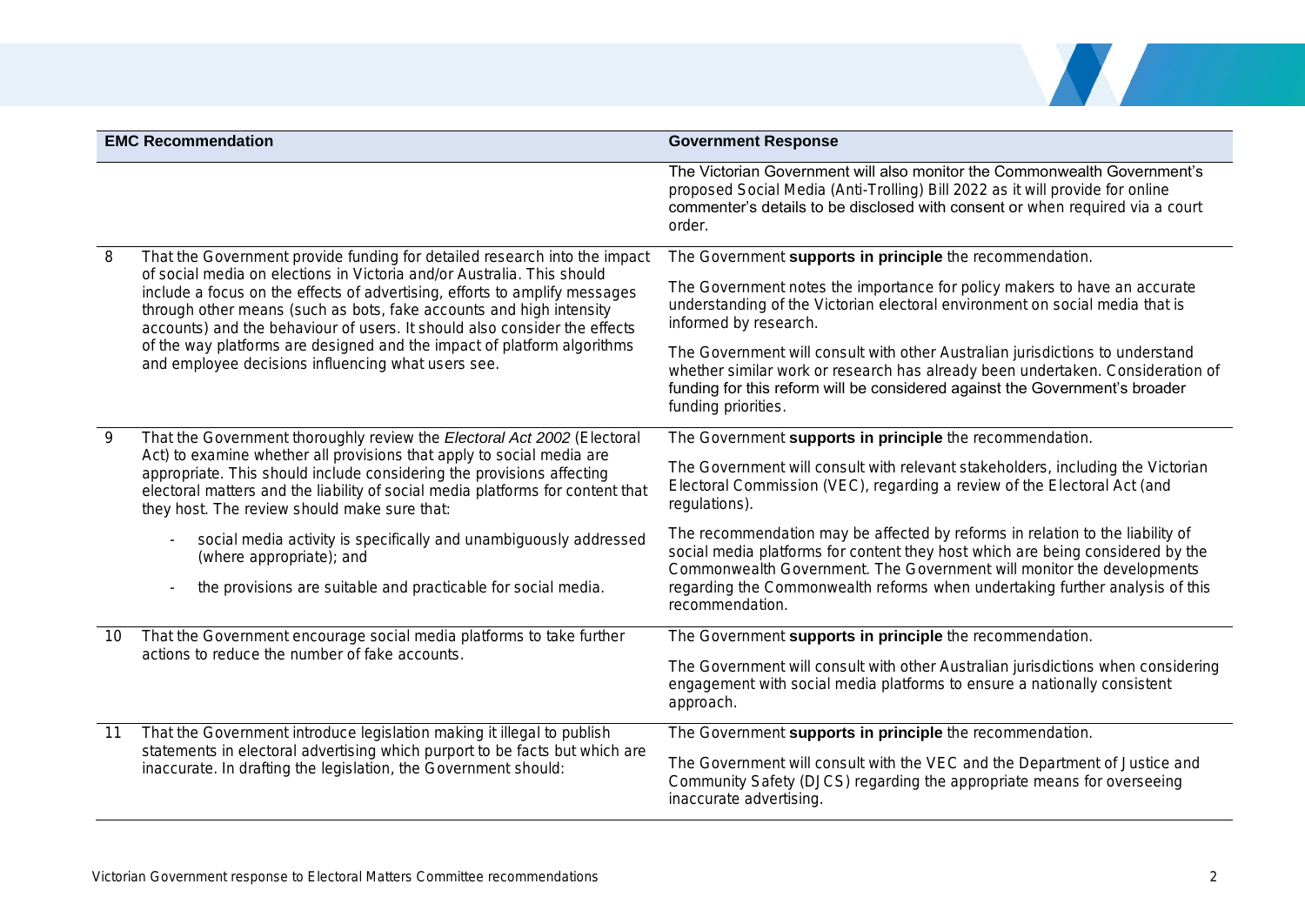|    | <b>EMC Recommendation</b>                                                                                                                                                                                                                                                                                                                                 | <b>Government Response</b>                                                                                                                                                                                                                                                                                                                                                                                                                                                                                                                                                                                        |
|----|-----------------------------------------------------------------------------------------------------------------------------------------------------------------------------------------------------------------------------------------------------------------------------------------------------------------------------------------------------------|-------------------------------------------------------------------------------------------------------------------------------------------------------------------------------------------------------------------------------------------------------------------------------------------------------------------------------------------------------------------------------------------------------------------------------------------------------------------------------------------------------------------------------------------------------------------------------------------------------------------|
|    | consider the South Australian legislation (or the alternative<br>wording proposed during this Inquiry) as a model                                                                                                                                                                                                                                         | The Government, in consideration of this recommendation, will also analyse and<br>consider the implications of any reforms on human rights under the Charter of                                                                                                                                                                                                                                                                                                                                                                                                                                                   |
|    | set penalties sufficient to act as a disincentive, even for well<br>funded parties, candidates or groups                                                                                                                                                                                                                                                  | Human Rights and Responsibilities Act 2006 (including freedom of expression)<br>and any impacts on the limited implied right of political communication under the<br>Commonwealth Constitution. The Government notes that limiting any prohibition<br>to electoral advertising may reduce the impact of inaccurate information without<br>unduly restricting the freedom of political communication (Finding 33). The<br>Government will also consider similar legislation in South Australia and the<br>Australian Capital Territory, and the proposed alternatives from witnesses at the<br>inquiry's hearings. |
|    | include provisions making it illegal for a publisher (including a<br>social media platform) to continue publishing an electoral<br>advertisement once it has been determined by the relevant<br>authority to contain inaccurate statements                                                                                                                |                                                                                                                                                                                                                                                                                                                                                                                                                                                                                                                                                                                                                   |
|    | allow the organisation designated to determine whether or not an<br>electoral advertisement contains inaccurate information to publish<br>its finding, so that information about inaccurate statements can be<br>put in the public domain even if the original advertisers or social<br>media companies refuse to take action or are slow to take action. |                                                                                                                                                                                                                                                                                                                                                                                                                                                                                                                                                                                                                   |
| 12 | That the Government introduce legislation prohibiting the publication of                                                                                                                                                                                                                                                                                  | The Government supports in principle the recommendation.                                                                                                                                                                                                                                                                                                                                                                                                                                                                                                                                                          |
|    | material falsely purporting to be from an electoral commission, a political<br>party or an election candidate. The legislation should specify details of<br>elements that may constitute a breach of the legislation (such as names,                                                                                                                      | This recommended legislative reform will require further analysis and<br>consultation with the VEC and DJCS.                                                                                                                                                                                                                                                                                                                                                                                                                                                                                                      |
|    | logos and images).                                                                                                                                                                                                                                                                                                                                        | The Government notes that the Electoral Act currently prohibits publishing and<br>distributing material that is likely to mislead voters about obtaining, marking and<br>depositing ballot papers and it is an offence to impersonate VEC staff members<br>(see Part 9, Electoral Act). However, the Report notes that there remains scope<br>for material to be produced which falsely purports to be from the VEC or which<br>claims to be from another candidate or party.                                                                                                                                     |
|    |                                                                                                                                                                                                                                                                                                                                                           | The Government will consider models adopted in other jurisdictions such as the<br>Canadian legislation which the EMC highlighted in its Report.                                                                                                                                                                                                                                                                                                                                                                                                                                                                   |
| 13 | That the Government provide funding to support an appropriate<br>organisation to conduct fact checking during election periods. Protocols                                                                                                                                                                                                                 | The Government supports in principle the recommendation, subject to<br>consultation.                                                                                                                                                                                                                                                                                                                                                                                                                                                                                                                              |
|    | should be established to ensure that the body undertaking the work<br>operates independently of the Government and cannot by influenced by<br>the Government. Details of these protocols and the funding should be<br>made public.                                                                                                                        | The Government notes the importance of countering inaccurate information on<br>social media, which is a risk to the health of Victorian elections, and promoting<br>trustworthy sources of information that voters can turn to.                                                                                                                                                                                                                                                                                                                                                                                   |

No. 1991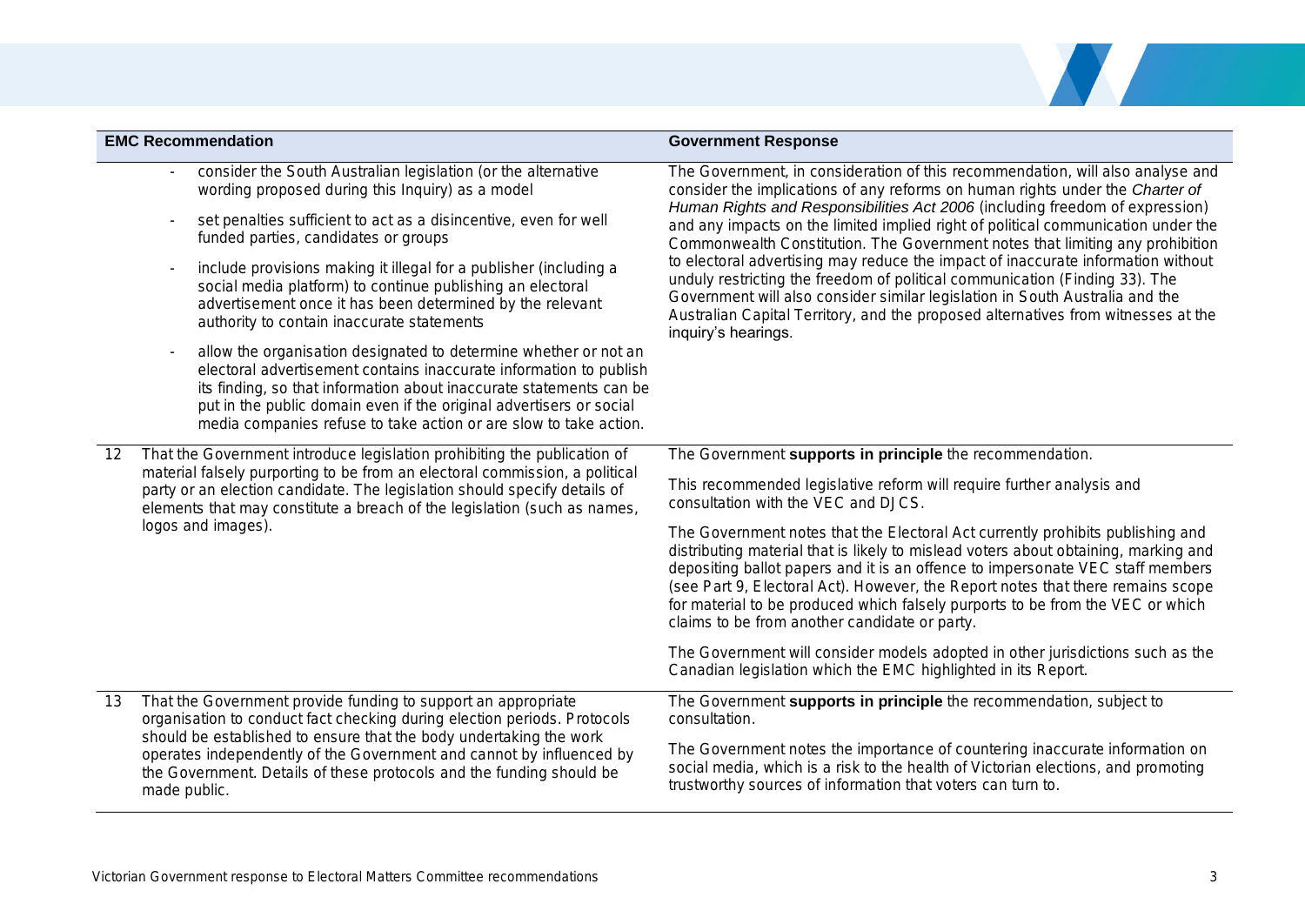

|    | <b>EMC Recommendation</b>                                                                                                                                                                                              | <b>Government Response</b>                                                                                                                                                                                                                                                                                                                                                                                                    |
|----|------------------------------------------------------------------------------------------------------------------------------------------------------------------------------------------------------------------------|-------------------------------------------------------------------------------------------------------------------------------------------------------------------------------------------------------------------------------------------------------------------------------------------------------------------------------------------------------------------------------------------------------------------------------|
|    |                                                                                                                                                                                                                        | The Government will consult with the VEC and conduct further analysis of the<br>options that could be implemented.                                                                                                                                                                                                                                                                                                            |
|    |                                                                                                                                                                                                                        | Consideration of funding for this reform will be considered against the<br>Government's broader funding priorities.                                                                                                                                                                                                                                                                                                           |
| 14 | That the Government explore options for funding an independent<br>organisation to develop online resources bringing together trustworthy                                                                               | The Government supports in principle the recommendation.                                                                                                                                                                                                                                                                                                                                                                      |
|    | information about candidates, parties and their policies in an accessible<br>way.                                                                                                                                      | This recommendation will require further analysis, including consideration of<br>what model should be adopted to present any information, and existing work that<br>is being undertaken in this space already in Australia. The Government will<br>consult with the VEC regarding this recommendation. Consideration of funding<br>for this reform will be considered against the Government's broader funding<br>priorities. |
| 15 | That Victoria Police ensure officers are adequately trained in the law                                                                                                                                                 | The Government supports in principle the recommendation.                                                                                                                                                                                                                                                                                                                                                                      |
|    | regarding abuse and threats through social media, including the legal<br>avenues available to respond to such issues and changes to the law<br>brought about by the Commonwealth Online Safety Act 2021.               | The Government acknowledges the importance of skilled police in responding to<br>reports of abuse and threats through social media, and the important ongoing<br>work Victoria Police undertakes to enhance its specialist capabilities.                                                                                                                                                                                      |
|    |                                                                                                                                                                                                                        | The Government supports the recommendation's intent, acknowledging that<br>operational decisions, including determining the appropriate training and<br>protocols, are matters for the Chief Commissioner of Police.                                                                                                                                                                                                          |
|    |                                                                                                                                                                                                                        | The Government will undertake further consultation with Victoria Police in<br>relation to the appropriate method for enlivening the intent of this<br>recommendation, acknowledging that implementation may require Government<br>investment beyond existing levels.                                                                                                                                                          |
| 17 | That the Government encourage social media platforms to improve their                                                                                                                                                  | The Government supports in principle the recommendation.                                                                                                                                                                                                                                                                                                                                                                      |
|    | processes in relation to managing abusive content directed at election<br>candidates, in line with the Online Safety Act 2021 (Cth).                                                                                   | The Government notes the Report's finding that while abuse has long been part<br>of politics and elections, concerns have been raised that social media are                                                                                                                                                                                                                                                                   |
|    | This should include a streamlined process for candidates to lodge<br>complaints with social media platforms through a dedicated hotline and<br>mechanisms to respond to complaints in a timely and transparent manner. | making the situation worse. Social media platforms' complaint processes can be<br>slow and difficult to navigate.                                                                                                                                                                                                                                                                                                             |
|    |                                                                                                                                                                                                                        | This recommendation will require further analysis and consultation with the VEC.<br>The Government will consult with other Australian jurisdictions when considering                                                                                                                                                                                                                                                          |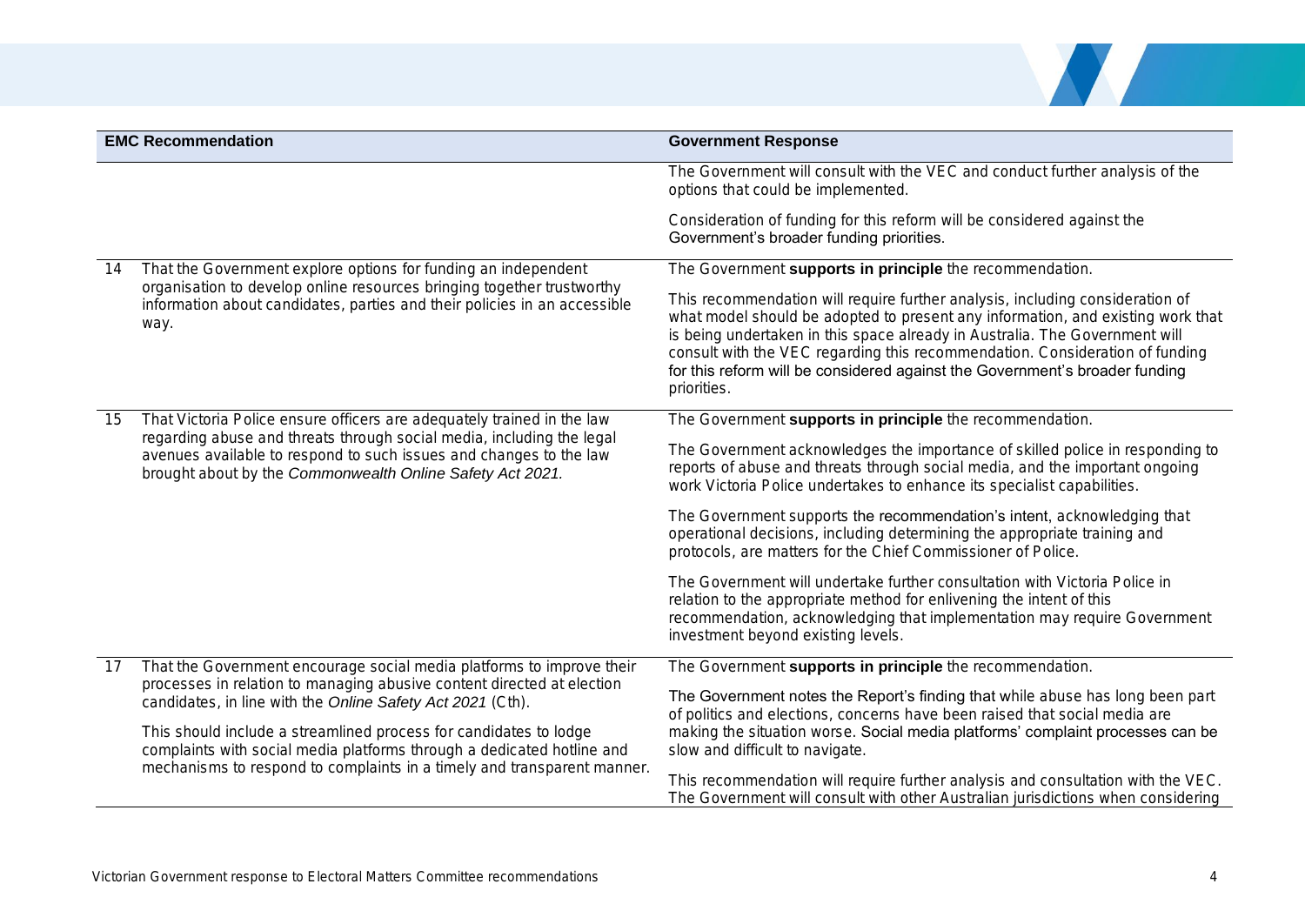

| <b>EMC Recommendation</b> |                                                                                                                                                                                                                                                                                       | <b>Government Response</b>                                                                                                                                                                                                                                                                                                                                                                                                                                                                                                               |
|---------------------------|---------------------------------------------------------------------------------------------------------------------------------------------------------------------------------------------------------------------------------------------------------------------------------------|------------------------------------------------------------------------------------------------------------------------------------------------------------------------------------------------------------------------------------------------------------------------------------------------------------------------------------------------------------------------------------------------------------------------------------------------------------------------------------------------------------------------------------------|
|                           |                                                                                                                                                                                                                                                                                       | engagement with social media platforms to ensure a nationally consistent<br>approach.                                                                                                                                                                                                                                                                                                                                                                                                                                                    |
| 18                        | That the Government consider the evidence presented by the Victorian                                                                                                                                                                                                                  | The Government supports in principle the recommendation.                                                                                                                                                                                                                                                                                                                                                                                                                                                                                 |
|                           | Information Commissioner to the Committee regarding exemptions in<br>Victorian and Commonwealth privacy legislation, and whether changes<br>would better protect the data of Victorians.                                                                                              | The Government notes that this recommendation will require careful analysis<br>and consultation with relevant stakeholders.                                                                                                                                                                                                                                                                                                                                                                                                              |
| 20                        | That the Government encourage Facebook and Google to improve their                                                                                                                                                                                                                    | The Government supports in principle the recommendation.                                                                                                                                                                                                                                                                                                                                                                                                                                                                                 |
|                           | political advertisement libraries to be comprehensive, to include detailed<br>information about how each advertisement was targeted and to be<br>designed in a way that meets the needs of political analysts, researchers<br>and relevant government bodies.                         | The Government will consult with other Australian jurisdictions when considering<br>engagement with social media platforms to ensure a nationally consistent<br>approach.                                                                                                                                                                                                                                                                                                                                                                |
|                           | The Government should also encourage other social media platforms to<br>establish publicly accessible political advertisement libraries that meet<br>appropriate standards.                                                                                                           |                                                                                                                                                                                                                                                                                                                                                                                                                                                                                                                                          |
| 21                        | That the Government encourage social media platforms to continue<br>exploring options for adding friction to the viewing and sharing of electoral<br>content as a way of reducing the negative impacts of social media on the<br>electoral environment.                               | The Government supports in principle the recommendation.                                                                                                                                                                                                                                                                                                                                                                                                                                                                                 |
|                           |                                                                                                                                                                                                                                                                                       | The Government will consult with other Australian jurisdictions when considering<br>engagement with social media platforms to ensure a nationally consistent<br>approach.                                                                                                                                                                                                                                                                                                                                                                |
|                           | The Government should also work with platforms to ensure that they are<br>transparent about what measures are introduced, how they are applied<br>and why these particular measures have been introduced.                                                                             | The Government acknowledges the potential for adding "friction" to reduce some<br>of the harms of social media (such as amplifying inaccurate and sensationalist<br>content), without excessively limiting people's freedom of political<br>communication or require significant regulatory reform or public funding. If social<br>media platforms add "friction" to election-related content they must be<br>transparent about what is being done, who and what is targeted and why, to<br>demonstrate the measures are applied fairly. |
| 22                        | That the Government encourage social media platforms to conduct a trial                                                                                                                                                                                                               | The Government supports in principle the recommendation.                                                                                                                                                                                                                                                                                                                                                                                                                                                                                 |
|                           | of measures adding friction to the viewing and sharing of electoral content<br>during the 2022 Victorian election. Platforms should be transparent about<br>these measures and should provide data access to researchers to enable<br>them to evaluate the impacts of these measures. | The Government will consult with other Australian jurisdictions when considering<br>engagement with social media platforms to ensure a nationally consistent<br>approach.                                                                                                                                                                                                                                                                                                                                                                |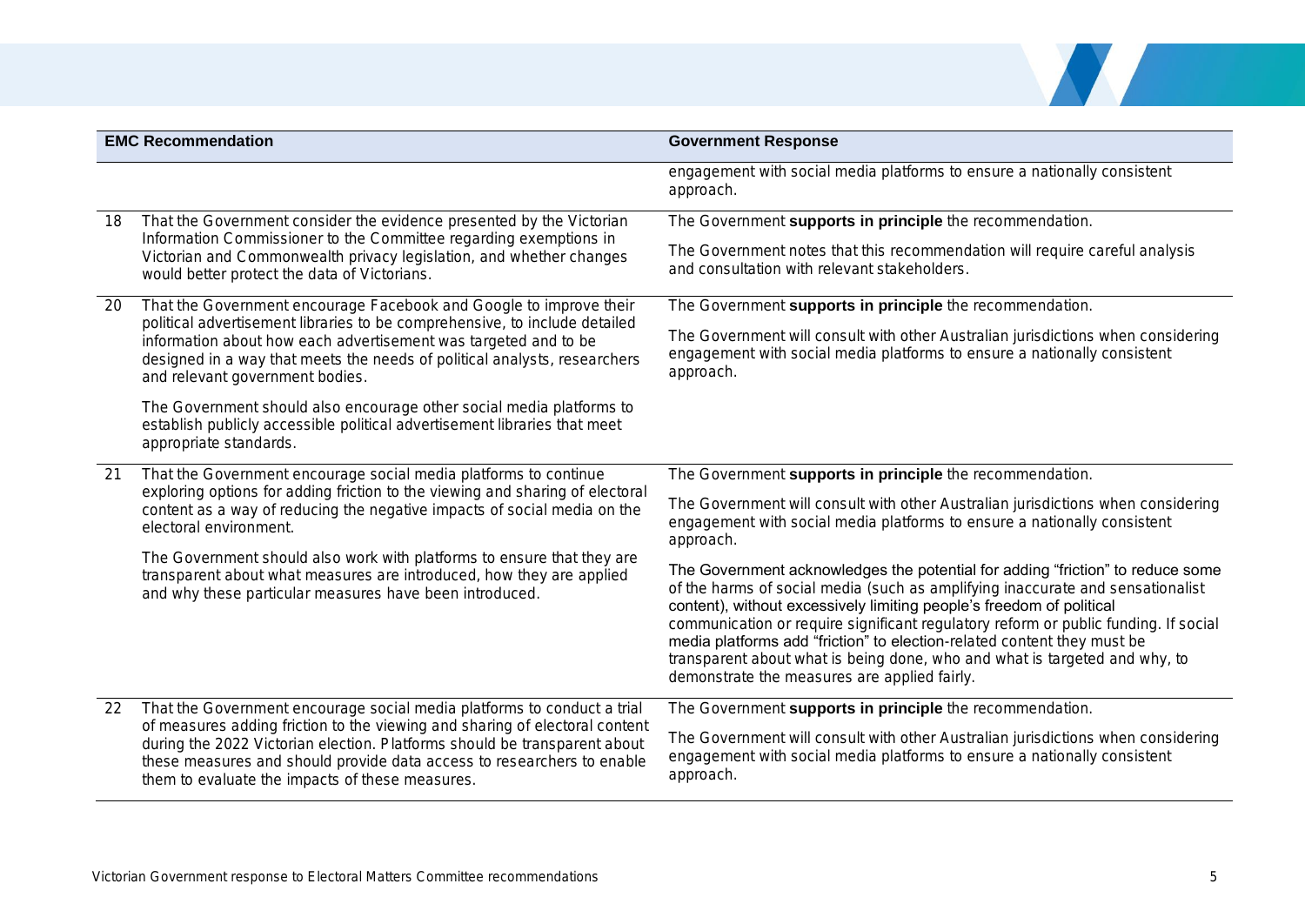

|    | <b>EMC Recommendation</b>                                                                                                                                                                                                                                                                                                                                                                                                           | <b>Government Response</b>                                                                                                                                                                                                                                                                                                                                                                                    |
|----|-------------------------------------------------------------------------------------------------------------------------------------------------------------------------------------------------------------------------------------------------------------------------------------------------------------------------------------------------------------------------------------------------------------------------------------|---------------------------------------------------------------------------------------------------------------------------------------------------------------------------------------------------------------------------------------------------------------------------------------------------------------------------------------------------------------------------------------------------------------|
| 23 | That the Government monitor social media platforms' policies and actions<br>in relation to electoral content to identify whether Government action is<br>needed to protect Victoria's electoral environment. This monitoring should<br>include the contents of platforms' policies, the fairness of their decisions in<br>implementing the policies and the impact of their policies and decisions on<br>the electoral environment. | The Government supports in principle the recommendation.<br>The Government will consult with the VEC and undertake further analysis of this<br>recommendation. Consideration of funding for this reform will be considered<br>against the Government's broader funding priorities.                                                                                                                            |
| 24 | That the Government seek opportunities to provide input into platforms'<br>policies by building ongoing relationships between government bodies<br>and platforms, encouraging and influencing industry codes and working<br>together with other jurisdictions to establish common expectations for<br>platforms where appropriate.                                                                                                  | The Government supports in principle the recommendation.<br>The Government acknowledges the EMC's view that engagement with social<br>media platforms should be the Government's first approach to reducing the harm<br>caused by social media platforms.<br>The Government will consider what work is undertaken by Australian<br>governments to work with social media platforms to encourage improvements. |
| 25 | That the Government amend the Electoral Act to specify that:                                                                                                                                                                                                                                                                                                                                                                        | The Government supports in principle the recommendation.                                                                                                                                                                                                                                                                                                                                                      |
|    | the provisions about authorisation statements apply to social<br>media (not just the internet in general)                                                                                                                                                                                                                                                                                                                           | The Government will consider this recommendation along with recommendation<br>9 to undertake a general review of Victoria's electoral laws.                                                                                                                                                                                                                                                                   |
|    | authorisation statements are required for paid content and<br>candidate, party and campaign content on social media, but not<br>personal political comments                                                                                                                                                                                                                                                                         | The Government acknowledges that this proposed reform is aimed at increasing<br>transparency (so that the public can properly interpret electoral messages and<br>understand who is behind the messages) and accountability for actions on social                                                                                                                                                             |
|    | social media platforms have a legal liability to remove electoral<br>content that does not fully comply with authorisation requirements<br>on notification from a relevant authority.                                                                                                                                                                                                                                               | media, as well as helping electoral authorities to enforce electoral laws. The<br>Government will consult with the VEC and relevant stakeholders regarding this<br>proposed reform.                                                                                                                                                                                                                           |
| 26 | That the Government introduce legislation to require authorisation<br>statements for relevant electoral matter in the form of digital imprints<br>embedded into the media wherever possible.                                                                                                                                                                                                                                        | The Government supports in principle the recommendation, subject to<br>consultation.                                                                                                                                                                                                                                                                                                                          |
|    |                                                                                                                                                                                                                                                                                                                                                                                                                                     | The Government notes that incorporating authorisation statements into media<br>through "digital imprints" can assist users to see the origin of content, even if it is<br>copied and reposted by other users.                                                                                                                                                                                                 |
|    |                                                                                                                                                                                                                                                                                                                                                                                                                                     | The Government will consult with the VEC and relevant stakeholders regarding<br>this proposed reform and consider what is being done by other jurisdictions who<br>are considering similar reforms.                                                                                                                                                                                                           |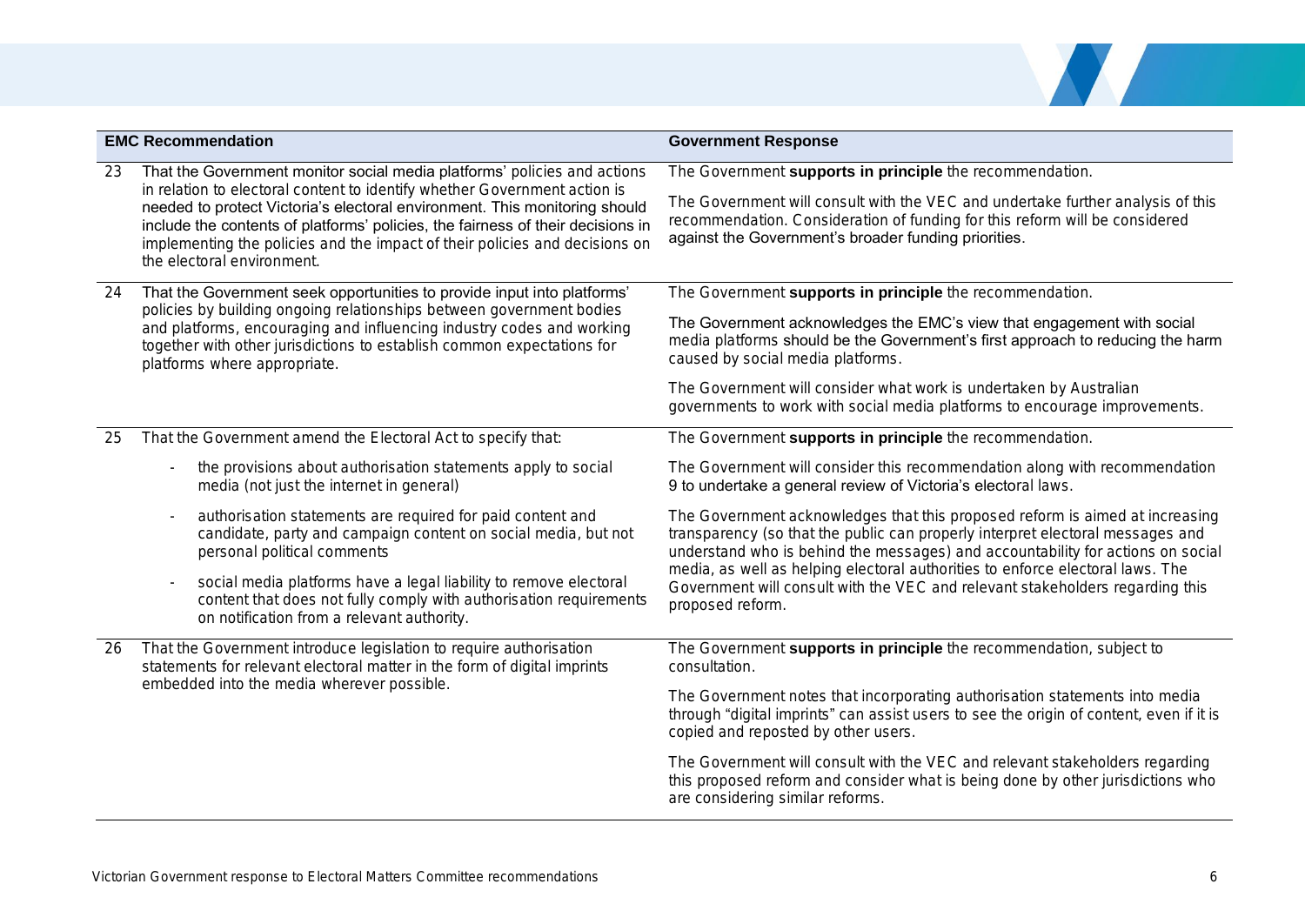

|    | <b>EMC Recommendation</b>                                                                                                                                                                                                                                                                                                                                                                                                                              | <b>Government Response</b>                                                                                                                                                                                                    |
|----|--------------------------------------------------------------------------------------------------------------------------------------------------------------------------------------------------------------------------------------------------------------------------------------------------------------------------------------------------------------------------------------------------------------------------------------------------------|-------------------------------------------------------------------------------------------------------------------------------------------------------------------------------------------------------------------------------|
| 27 | That the Government introduce legislation to expand authorisation<br>statements on electoral advertisements to include who paid for them (in<br>addition to the currently required content).                                                                                                                                                                                                                                                           | The Government supports in principle the recommendation, subject to<br>consultation.                                                                                                                                          |
|    | Platforms and publishers should be encouraged to set up systems to<br>verify the identity of the people running political advertisements and to<br>ensure that it matches the 'paid for by' statement on the advertisement.                                                                                                                                                                                                                            | The Government notes that authorisation statements help voters to interpret<br>electoral advertisements appropriately.                                                                                                        |
|    |                                                                                                                                                                                                                                                                                                                                                                                                                                                        | The Government will consult with relevant stakeholders regarding this<br>recommendation, including the VEC who would have additional responsibilities<br>from the implementation of this recommendation.                      |
| 28 | That the Government introduce legislation requiring individuals and<br>groups who can receive political donations under Victoria's political<br>donation scheme to provide copies of all online advertisements to the<br>VEC for inclusion in a publicly accessible advertising archive that is<br>searchable, machine-readable and updated in a timely manner.                                                                                        | The Government supports in principle the recommendation, subject to<br>consultation.                                                                                                                                          |
|    |                                                                                                                                                                                                                                                                                                                                                                                                                                                        | The Government will consult relevant stakeholders regarding this<br>recommendation, including with the VEC (whose workload and responsibilities<br>may be impacted by this recommendation).                                   |
|    | Advertisers should also provide contextual information about each<br>advertisement, such as who authorised and paid for the advertisement,<br>the advertiser's contact details, which groups were targeted by the<br>advertisement, how many people saw the advertisement, which groups<br>saw the advertisement and how much was spent on the advertisement.                                                                                          | Consideration of funding for this reform will be considered against the<br>Government's broader funding priorities.                                                                                                           |
| 29 | That the Government fund a suitably qualified organisation to analyse and<br>report on social media activity during the 2022 Victorian election<br>campaign and subsequent election campaigns. Preliminary findings<br>should be publicly available in real-time during the election period so that<br>voters have a clearer idea about what forces shape the social media<br>environment and narratives around Victorian elections, including the way | The Government supports in principle the recommendation, subject to further<br>consideration and consultation.                                                                                                                |
|    |                                                                                                                                                                                                                                                                                                                                                                                                                                                        | This recommendation will require further analysis. The Government notes the<br>Report's finding that analysis and reporting on social media activity can expose<br>poor behaviour on social media and may act as a deterrent. |
|    | people and organisations are campaigning.                                                                                                                                                                                                                                                                                                                                                                                                              | Consideration of funding for this reform will be considered against the                                                                                                                                                       |
|    | This work should analyse, bring to light and report on:                                                                                                                                                                                                                                                                                                                                                                                                | Government's broader funding priorities.                                                                                                                                                                                      |
|    | advertising by political parties, candidates and other politically<br>active groups                                                                                                                                                                                                                                                                                                                                                                    |                                                                                                                                                                                                                               |
|    | coordinated campaigns to promote political messages                                                                                                                                                                                                                                                                                                                                                                                                    |                                                                                                                                                                                                                               |
|    | high-intensity accounts and their impact on political discussion                                                                                                                                                                                                                                                                                                                                                                                       |                                                                                                                                                                                                                               |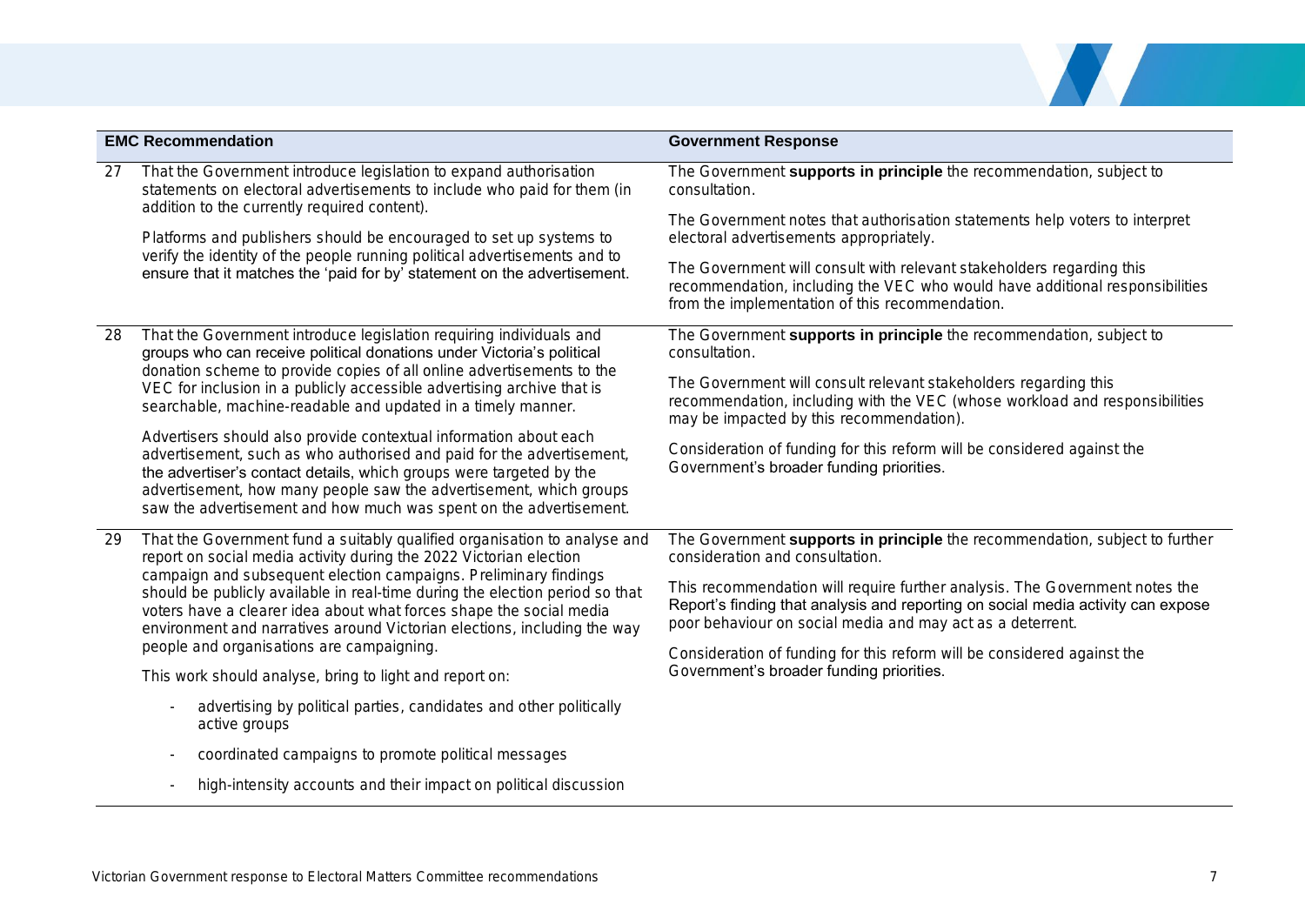| <b>EMC Recommendation</b> |                                                                                                                                                                                                                                                                              | <b>Government Response</b>                                                                                                                                                                                                                                                                                                                                                                                                                                                 |
|---------------------------|------------------------------------------------------------------------------------------------------------------------------------------------------------------------------------------------------------------------------------------------------------------------------|----------------------------------------------------------------------------------------------------------------------------------------------------------------------------------------------------------------------------------------------------------------------------------------------------------------------------------------------------------------------------------------------------------------------------------------------------------------------------|
|                           | the use of bots and fake accounts                                                                                                                                                                                                                                            |                                                                                                                                                                                                                                                                                                                                                                                                                                                                            |
|                           | other activities intended to manipulate what political messages<br>social media users see.                                                                                                                                                                                   |                                                                                                                                                                                                                                                                                                                                                                                                                                                                            |
|                           | The Government should take lessons from similar work done in<br>Queensland and Europe as described in this report, particularly with<br>regards to working with platforms to ensure that analysts have access to<br>data and partnering with local journalists.              |                                                                                                                                                                                                                                                                                                                                                                                                                                                                            |
| 30                        | That the Government establish an Electoral Transparency Working<br>Group, with representatives from the VEC, academia, social media<br>platforms and other relevant stakeholders.                                                                                            | The Government supports in principle the recommendation, subject to<br>consultation.                                                                                                                                                                                                                                                                                                                                                                                       |
|                           | The Group should:                                                                                                                                                                                                                                                            | The Government will consult with the VEC regarding the possible<br>implementation of an Electoral Transparency Working Group, and consider the                                                                                                                                                                                                                                                                                                                             |
|                           | work to establish what transparency obligations Victorian society<br>expects of social media platforms regarding election related<br>content on their services (including what should be reported about<br>content decisions made by platforms)                              | work being done in other jurisdictions, including by the UK Transparency<br>Working Group referred to in the Report. The Government notes that it may be<br>more appropriate for an Australian Electoral Transparency Working Group to be<br>considered for establishment by the Commonwealth with participation by the<br>States' and Territories' Electoral Commissioners and social media platforms.                                                                    |
|                           | establish procedures for social media platforms to provide data<br>access to researchers in an appropriate format that allows<br>researchers to analyse platforms' content decisions and their<br>impact on elections                                                        |                                                                                                                                                                                                                                                                                                                                                                                                                                                                            |
|                           | establish procedures for social media platforms to provide data<br>access to researchers in an appropriate format that allows<br>researchers to analyse how people and groups are campaigning<br>and influencing the social media environment around elections.              |                                                                                                                                                                                                                                                                                                                                                                                                                                                                            |
| 32                        | That the Government fund social media literacy programs and general                                                                                                                                                                                                          | The Government supports in principle the recommendation.                                                                                                                                                                                                                                                                                                                                                                                                                   |
|                           | media literacy programs for Victorians.<br>This should include programs aimed at the community in general, and<br>more targeted programs for school students and teachers, journalists and<br>electoral candidates.<br>Programs should include helping people to understand: | The Government, through the Department of Education and Training, will consult<br>with relevant stakeholders (including the VEC) to consider how the delivery of<br>the Victorian Curriculum can best support improving social media literacy of<br>Victorian school aged students, and whether there are any gaps in existing<br>resources. The Government notes that this reform can promote trustworthy<br>information and reduce the spread of inaccurate information. |

No. 1991